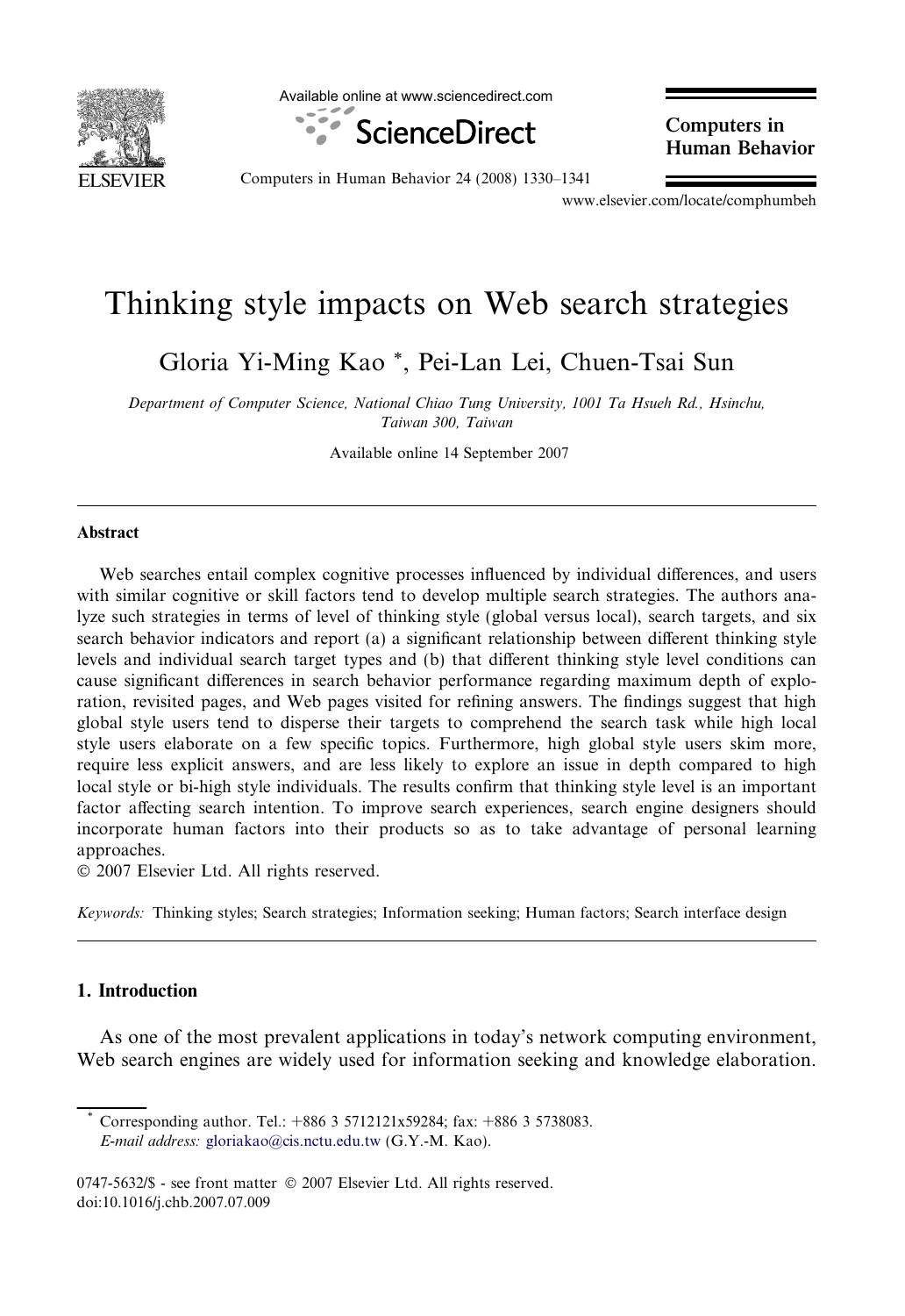However, search-related technology has not yet reached a level of maturity, therefore academic and private researchers continue to look for ''the perfect search technology'' ([Bat](#page--1-0)[telle, 2005](#page--1-0)). Many researchers are experimenting with ways of predicting user search intentions, with some testing new ideas on presenting information visually so as to help users locate information more efficiently. Our assertion is that the concept of *thinking*  $style$ —a distinguishing human factor—should be incorporated into any search engine interface design for better search intention prediction and to help users comprehend search results.

#### 1.1. Predicting user intention for narrowing search results

Most search engines use keyword-based techniques as part of their primary interface design. This presents a problem: should users search for what they already know or what they do not know? The answer most likely lies somewhere in between—that is, most searches are for what users ''partly'' know, since they need prior knowledge of precise keywords in order to find the information they desire. According to [Bilal \(1998\)](#page--1-0), users without this knowledge frequently choose imprecise keywords and therefore must adjust and readjust keywords and filter out large numbers of hits in order to locate information of interest. Even individuals with considerable search engine experience and/or good domain knowledge must deal with this issue.

Many search engine users—especially children and people with little Information Technology (IT) experience—have problems selecting precise keywords. [Bilal and Kirby \(2002\)](#page--1-0) note that children usually fail to find desired information due to an inclination to use complete sentences, misspelled words, or over-generalized terms. They observe that children have problems formulating adequate or alternative keywords for completing search tasks and usually do not evaluate the quality of search results. In an attempt to help inexperienced users by predicting their intentions to create better search experiences, designers of advanced search engines such as Ask.com and A9.com recommend the use of relative search results for locating targeted or more precise information. For instance, users who type in the query "How do elephants sleep?" to Ask.com will be presented with such questions as ''Why is an elephant called an elephant?'' and ''How do elephants eat?'' This relieves users of the task of keying in relative keywords to explore core search topics.

### 1.2. Structured presentation of search results

Regardless of the internal algorithm employed—e.g., [Bharat and Mihaila's \(2001\)](#page--1-0) Hilltop, [Brin and Page's \(1998\)](#page--1-0) PageRank, [Haveliwala's \(2002\)](#page--1-0) topic-sensitive PageRank, or [Kleinberg's \(1998\)](#page--1-0) HITS—search results are sorted using relevance-ranking mechanisms that for the most part do not provide significant or structured presentations to help users quickly comprehend the retrieved information. Thus, users are usually required to sift through long lists of excerpts to create an overall picture of the search topic or to glean the best information. Children find it especially difficult to judge and analyze the correctness and value of search results and rarely evaluate or supplement the ones they receive ([Hsieh-Yee, 2001](#page--1-0)).

Categorizing search results is one obvious solution for dealing with information overload. Clustering is one method that allows users to view categorized results without having to deal with the costs and complexities of building taxonomies (see, for example,